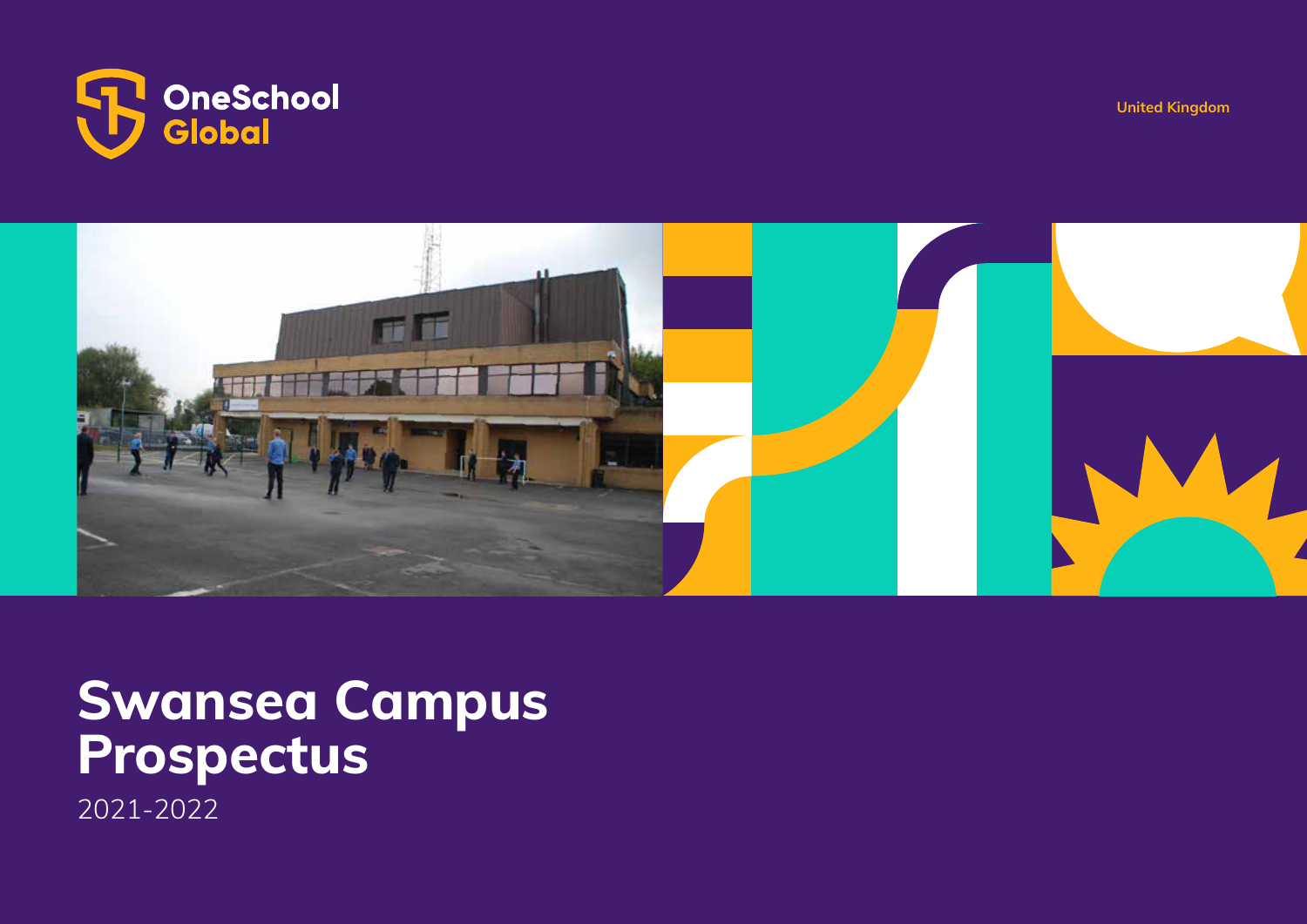This School is a registered and accredited Independent School established to provide a quality education to the UK community and, in particular, to Brethren students.

The School's Ethos, Values Statement and Guiding Principles govern the School, and are reflected in a series of policies, procedures and handbooks which have been developed to meet statutory and registration requirements and are to be adhered to in all aspects of the operation of the School.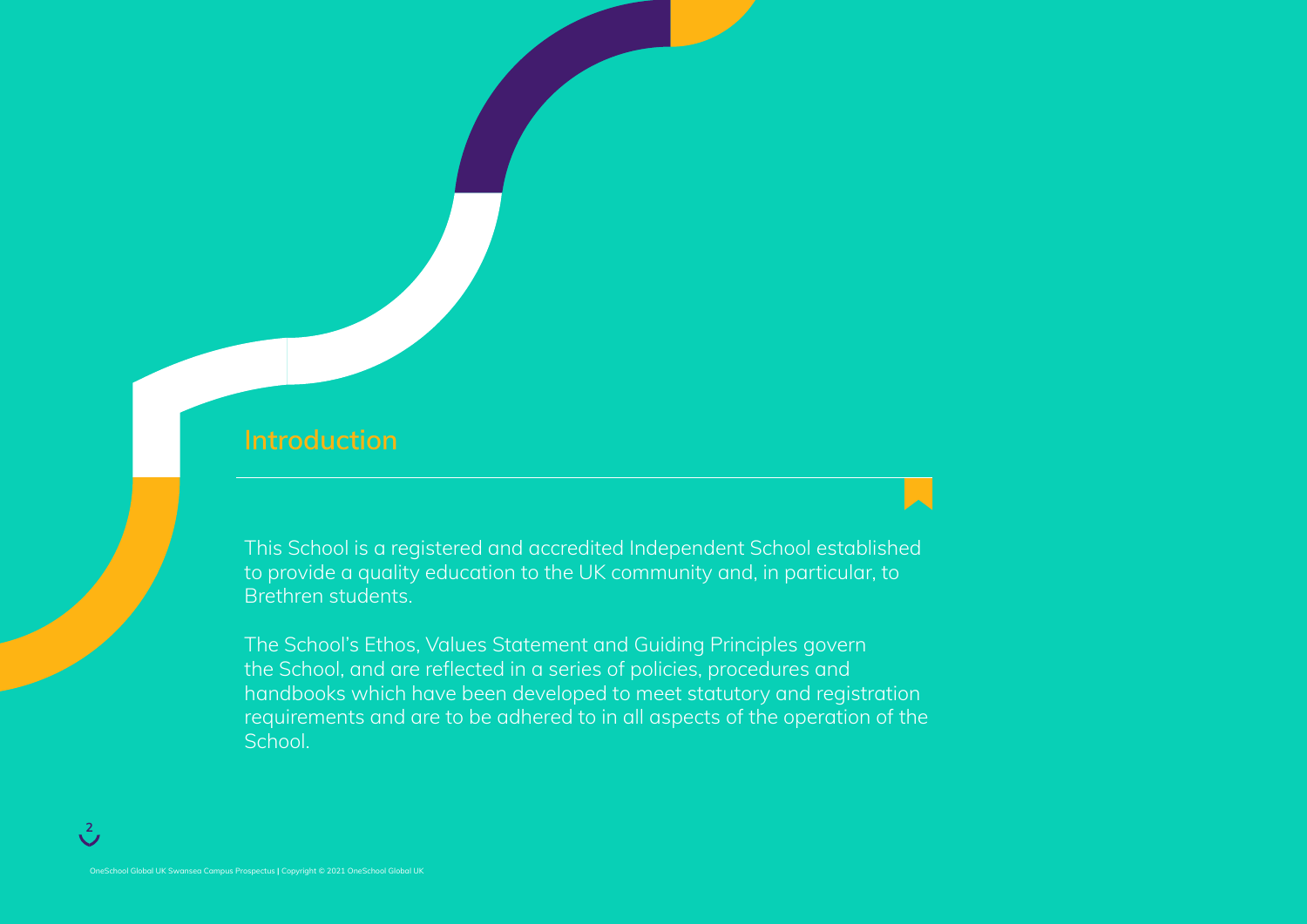## **Contents**

| About OneSchool Global                                | $\overline{4}$ |
|-------------------------------------------------------|----------------|
| <b>OneSchool Global Ethos</b>                         | 5              |
| <b>OneSchool Global Vision and Mission Statements</b> | 6              |
| <b>OneSchool Global Values</b>                        | 7              |
| Welcome                                               | 8              |
| History                                               | 10             |
| Global House System                                   | 11             |
| Our Curriculum                                        | 14             |
| <b>OneSchool Awards</b>                               | 15             |
| Career Advancement Programme                          | 16             |
| Policies                                              | 18             |
| Teachers and Staffing                                 | 19             |
| School Information                                    | 20             |
| Testimonials                                          | 22             |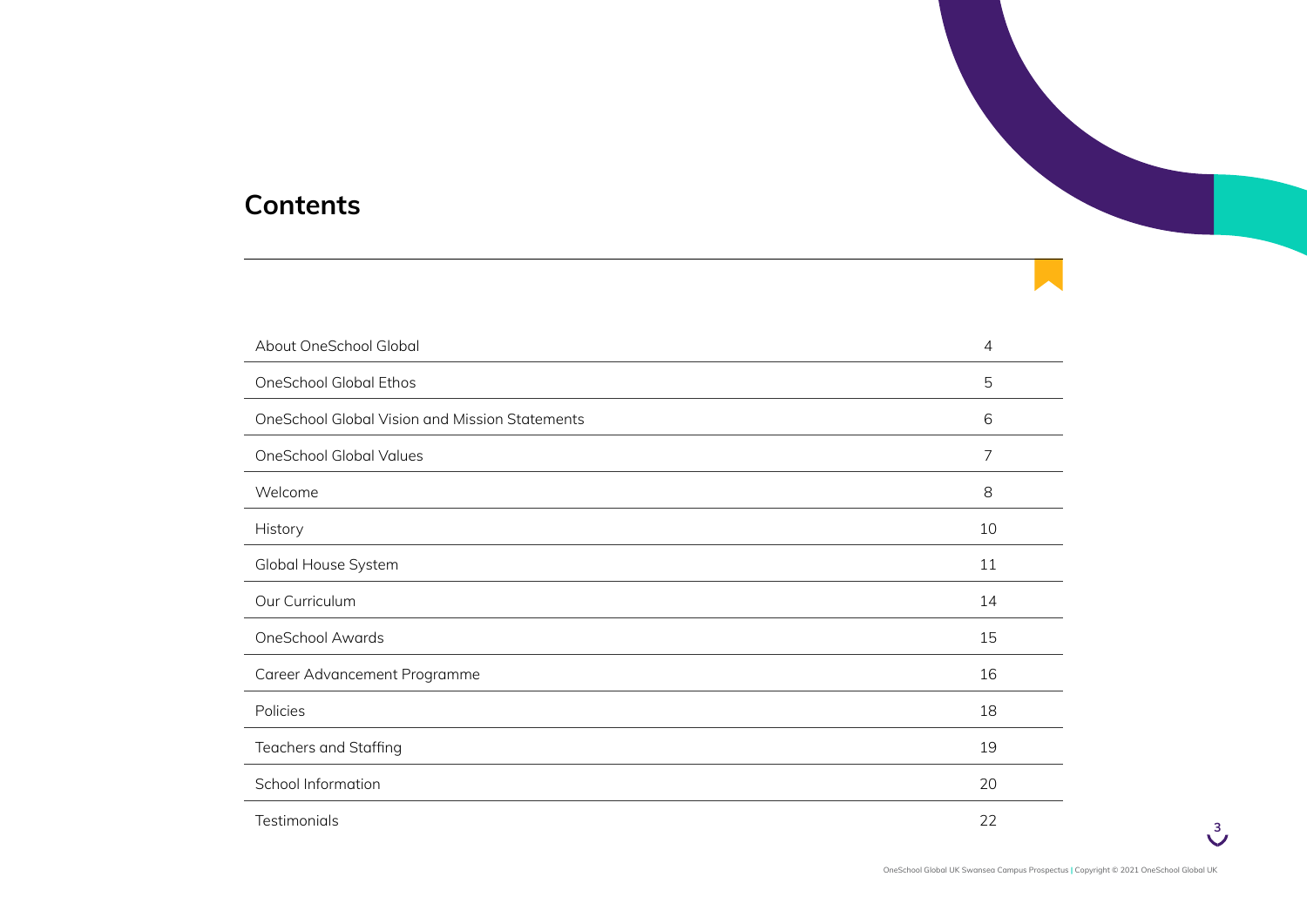## **About OneSchool Global UK**

OneSchool Global is a global school, with over 130 campuses in 20 countries, including cities such as New York, Paris, Sydney, Rome, Auckland, Copenhagen, Los Angeles and San Francisco.

With an innovative approach to learning, delivered in cutting-edge, technology-empowered physical and digital learning environments, OneSchool Global is preparing life-ready students who learn how to learn.

Our self-directed learning model places students at the centre of all that we do. We challenge traditional and dated pedagogy and embrace technology to deliver the best possible learning outcomes for our students.

OneSchool Global recruits and develops high quality teachers. Our teachers partner with our students in their learning and rather than being considered the 'sage on the stage', play a 'guide on the side role' to support students.

Our in-house Teacher Academy provides teachers with the training they need to be the best they can be. We provide teachers with the skills they need to be successful at OneSchool Global and skills that will make them highly capable and competent in teaching in a digital world.

OneSchool Global is a school that lives its values and is guided by the School's ethos. The School is generously supported via the donation of time and financial support from members of the Plymouth Brethren Christian Church.

**OneSchool** Global

**4**

Click on the OneSchool logo to learn more about how this cutting-edge schooling system was inspired and how this awesome vision is being realised.

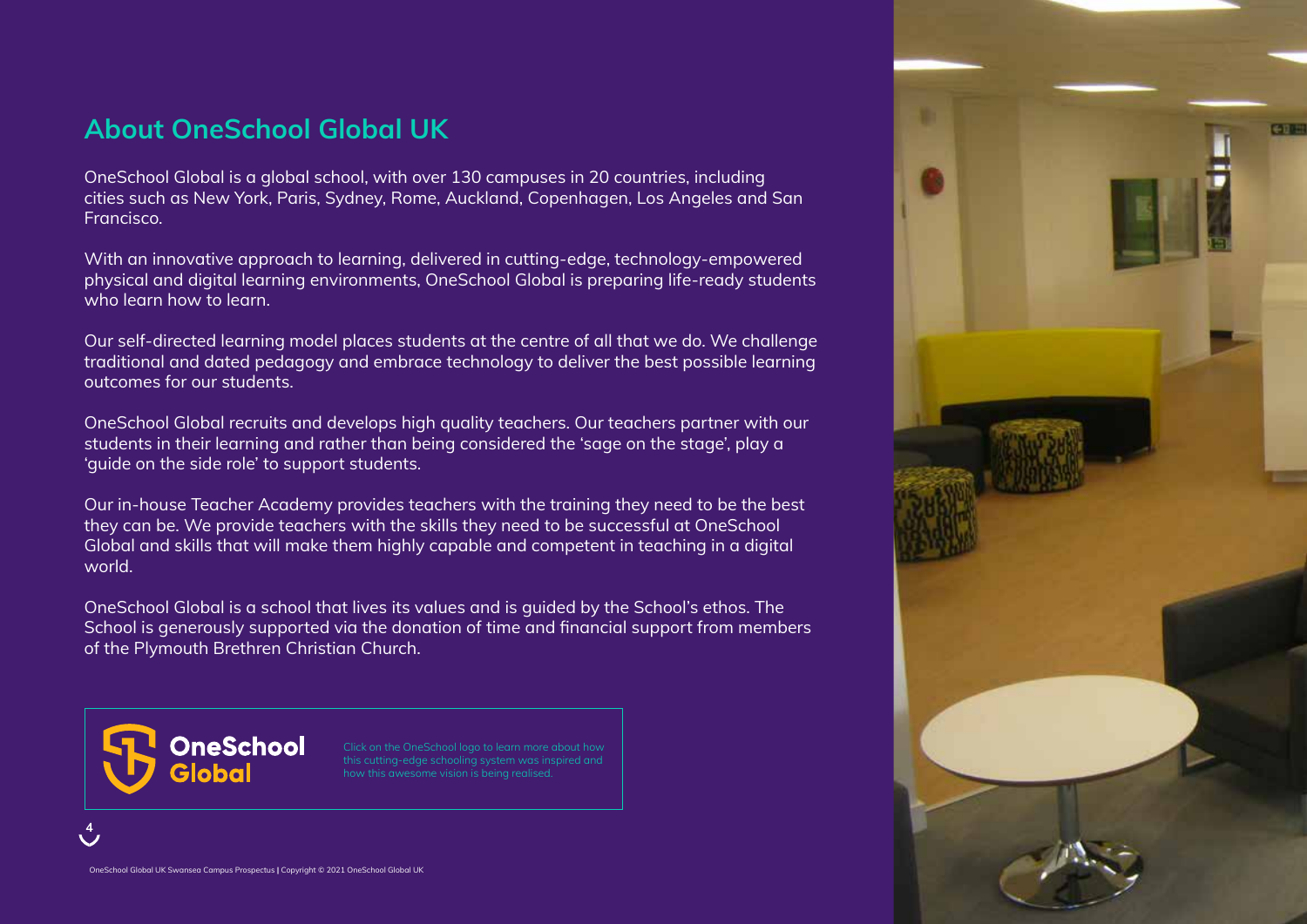

# **OneSchool Global Ethos**

At OneSchool Global, we are committed to a culture where students are encouraged to develop their full potential and acquire the discipline of learning how to learn while upholding Christian teachings and beliefs.

The truth and authority of the Holy Bible and strong family values underpin the commitment of the School to provide quality in every facet of education - curriculum, teachers, facilities, management, and discipline - in a safe and caring environment.

OneSchool Global UK Swansea Campus Prospectus **|** Copyright © 2021 OneSchool Global UK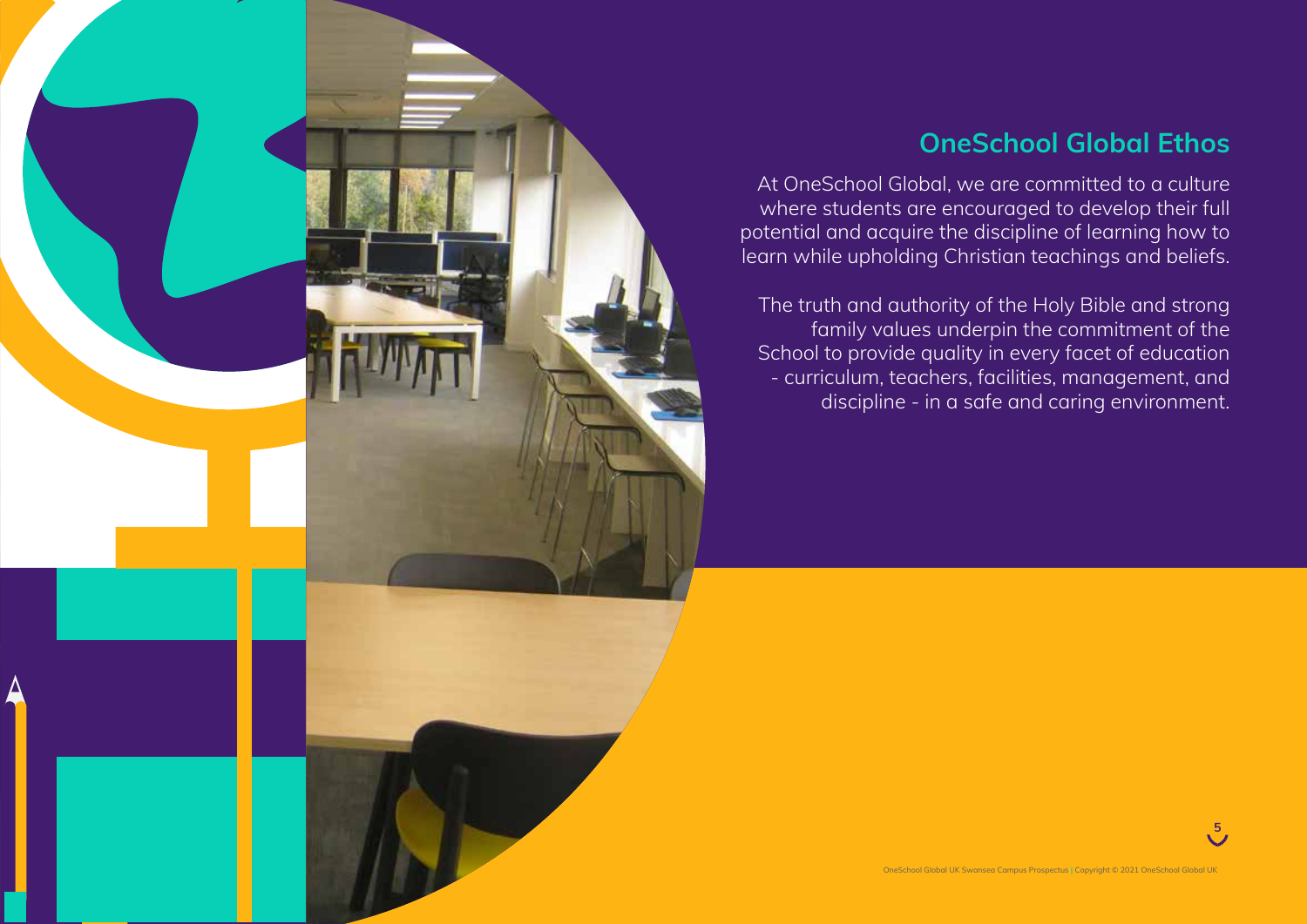## **OneSchool Global Vision Statement**

## **A global education ecosystem that develops life-ready students who learn how to learn and achieve.**

To ensure our students are life-ready, we need to teach differently. To be life-ready in today's world, our students need to learn how to learn. To be life ready, our students need to develop independent and critical thinking skills, and skills such as teamwork and collaboration

It is these skills that form an aptitude base that allows a student to adapt. Most importantly, these critical skills are transferable. When industry changes, when entire fields of work and job types are no longer required, it will be the life-ready, critical thinkers who stand the test of time and find new ways to add value.

We are prepared to do things differently at OneSchool Global to deliver on this vision. We challenge traditional and outdated pedagogical models. Our learning centres, the way we embed technology in them, and ultimately our students, are a testament to this.

## **OneSchool Global Mission Statement**



## **"Learning to Learn"**

The School is committed to creating and delivering learning programmes that meet the educational needs of each student, and to nurture the attitudes and skills necessary for the continual learning and personal growth throughout life.

"Learning to Learn" means to use learning as a tool whereby students are equipped with the ability to think critically, process information perceptually, analyse data accurately, and evaluate situations intelligently in order that they fulfil their true potential.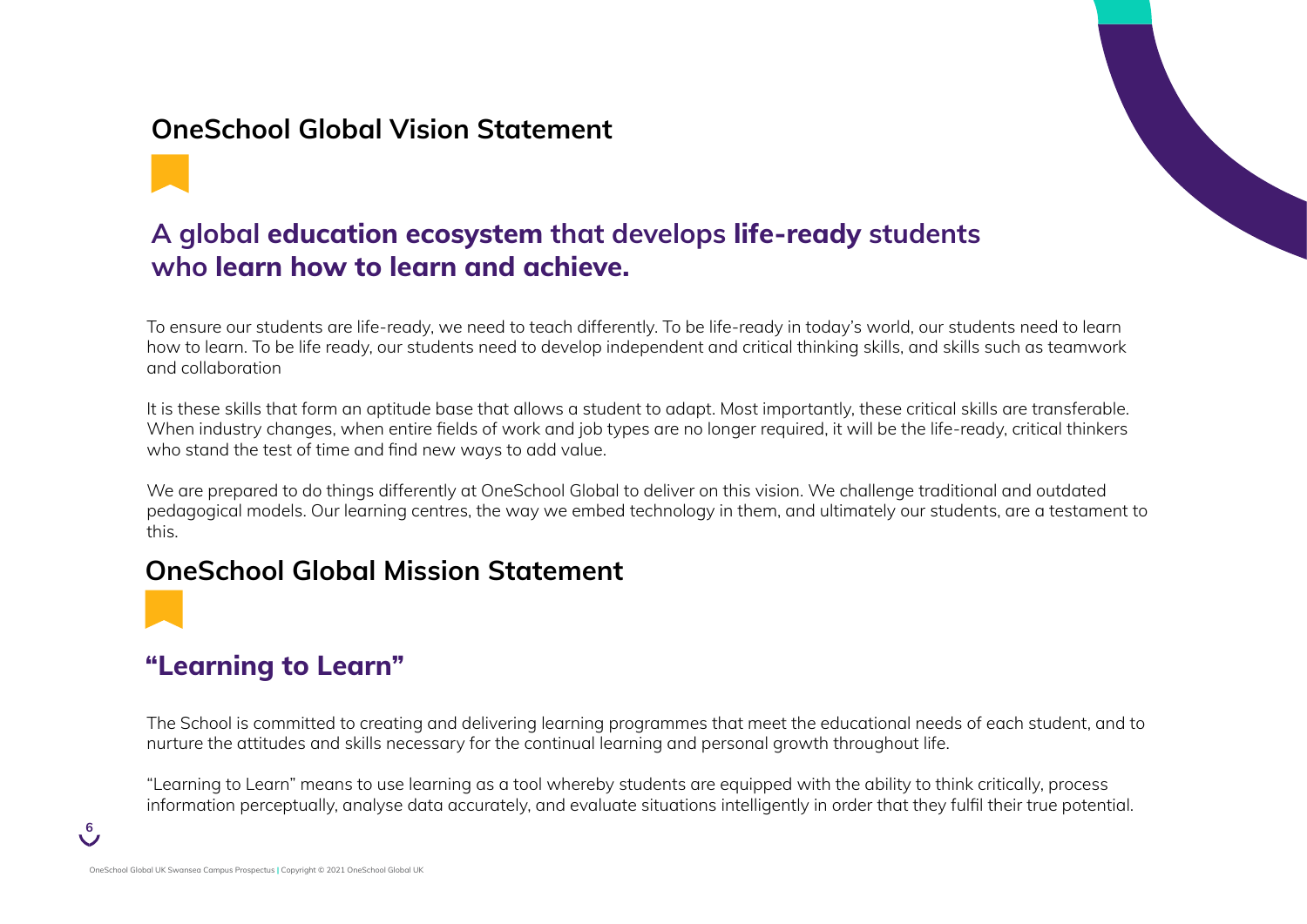# **OneSchool Global Values**

At OneSchool Global each student, parent and staff member shall uphold the values of the School which include:

**Integrity** – uprightness, honesty and decorous conduct, governed by the Holy Bible,

**Care and Compassion** – kindness, consideration and generosity to all,

**Respect** – for all people, property, opinions and those in authority,

**Responsibility** – for our actions, progress and the environment and,

**Commitment** – to self-discipline and the pursuit of excellence.

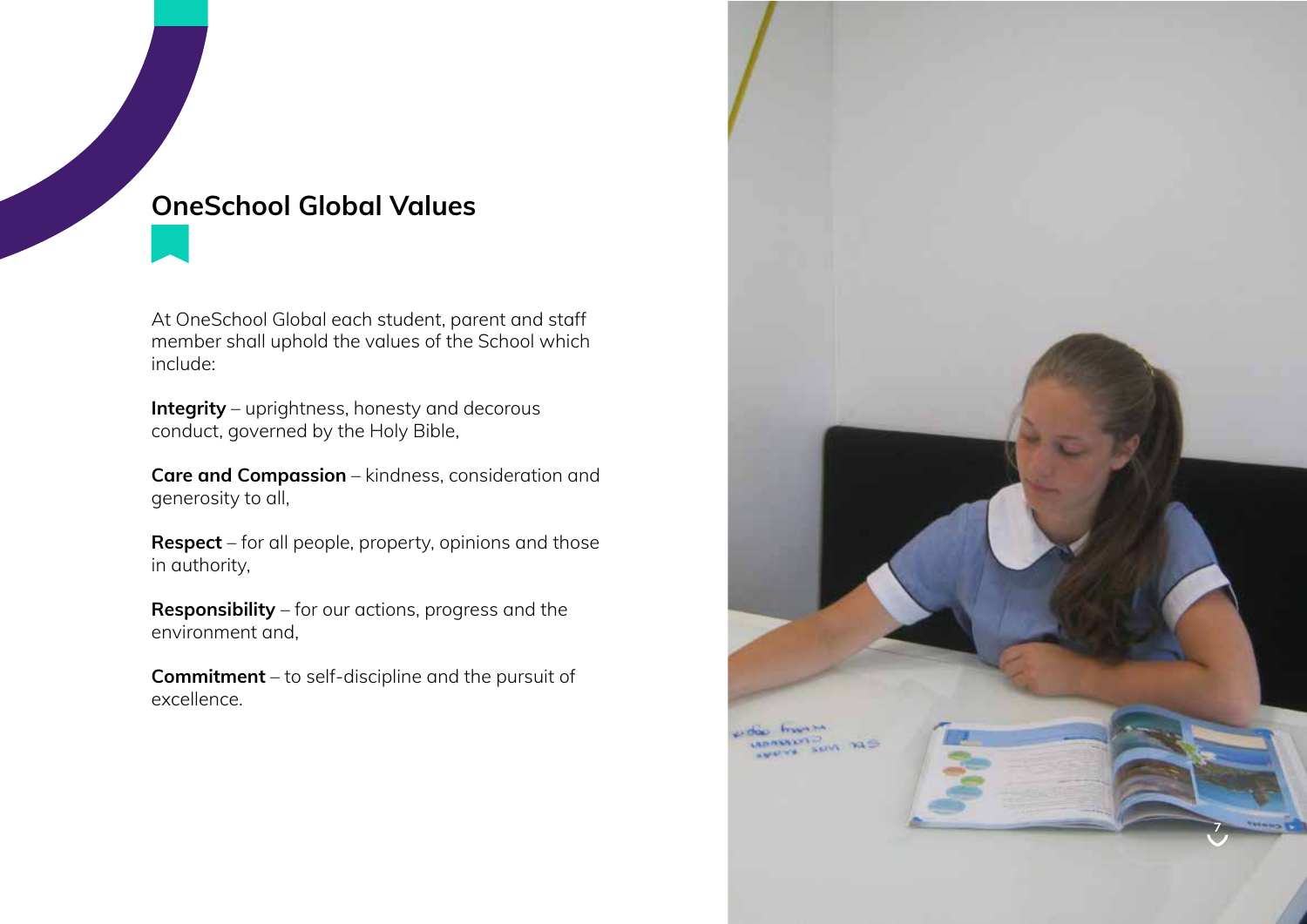

## **Welcome Message**



#### Welcome to OneSchool Global UK Swansea Campus

A school committed to the OneSchool Global vision. Operating as a through school, from Years 3-13, we offer a balanced curriculum to ensure our students leave 'well-rounded', having achieved a quality education, are career-ready and in a position to maximise potential in their chosen work placement.

In 2015 we were privileged to be one of five Focus Schools to have a 'Learning Centre' installed, which has become a vibrant hub of the school day.

The self-directed learning concept has caused an incredible culture change in the environment of the school – driven, inspiring, creative, flexible, resultful – the students love it! Strong links have been built with other Focus Campuses through delivery of subject lessons through Video Conferencing (VC).

Our aim is to reach to a level of 'Excellence in Education' through a cutting-edge delivery from our teaching team. We are confident the students will respond, so we are committed to ensure they have their own personal vision to 'be the best they can be'. Please come and see us in action!

**Mr Clive Marsh** Lead Campus Administrator

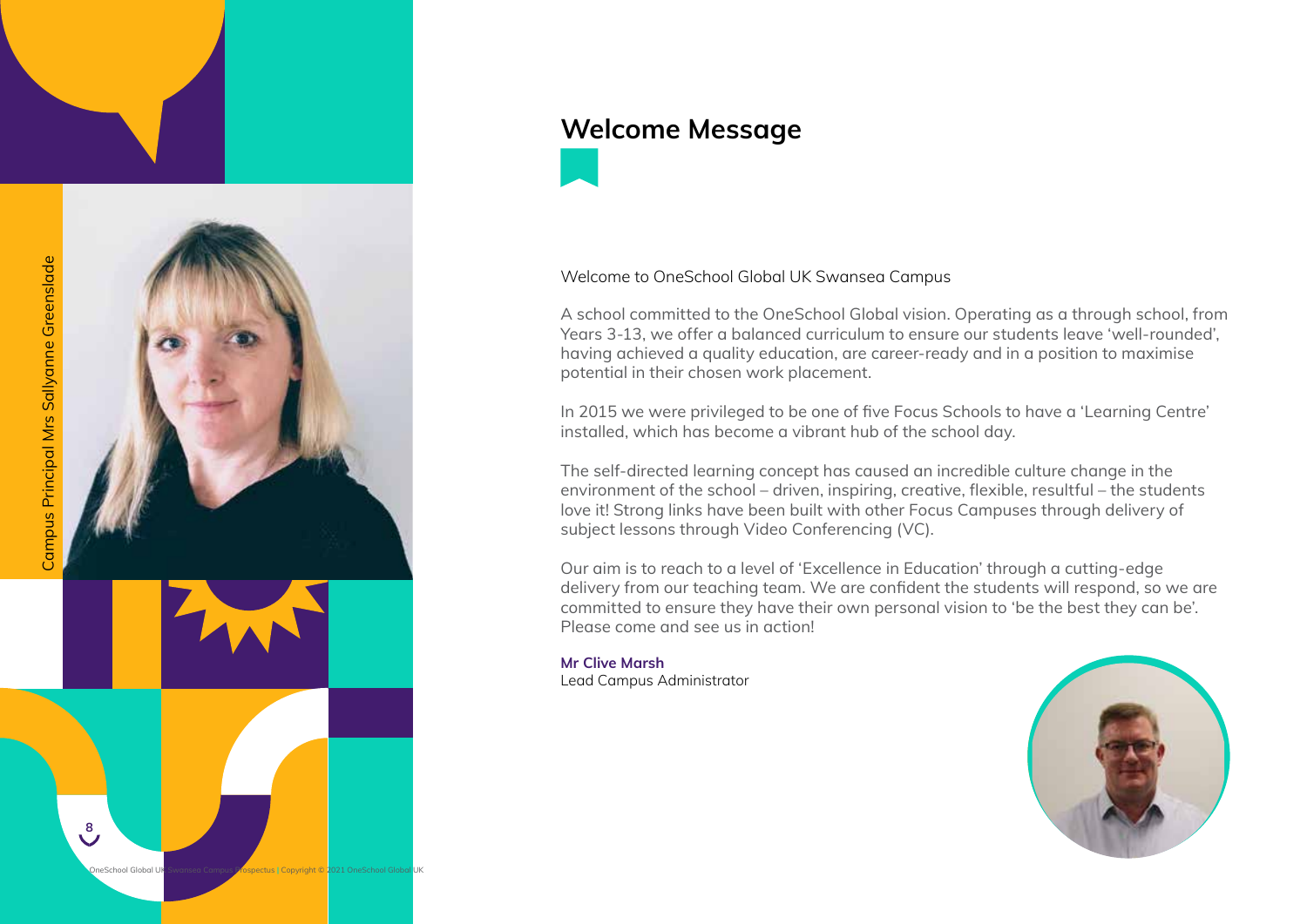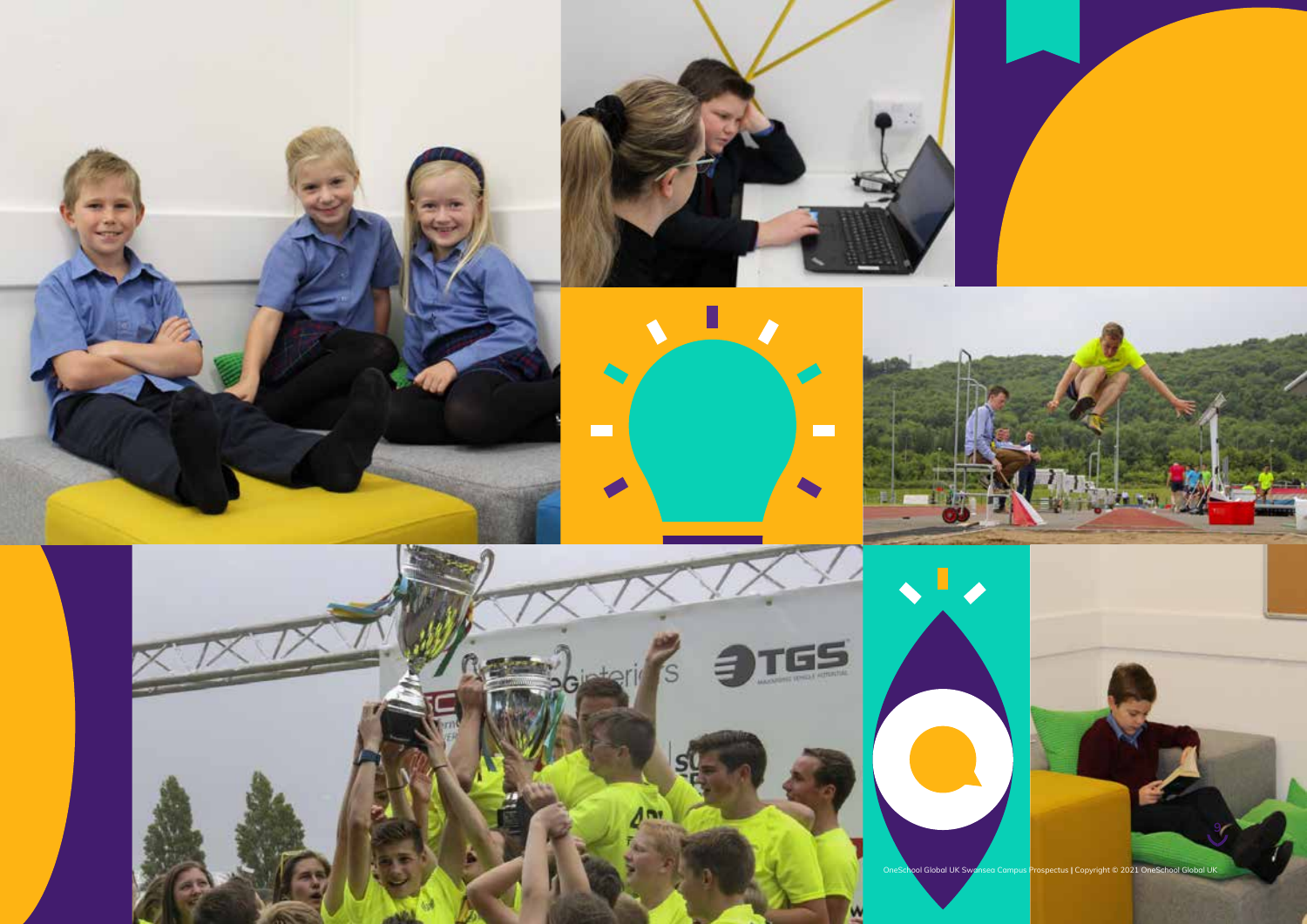

## **Our History**



In 2010, we acquired an old Victorian school building, just 8 miles from our Secondary school site, and opened a Primary department.

In 2014, we were thrilled to trade-in our cabins and ageing Victorian Primary school for a solid 3-storey concrete structure, an ex-fire service building. Our Primary and Secondary departments merged to become one school, Years 3 to 13 we now have 32 pupils for the academic year 2021/22.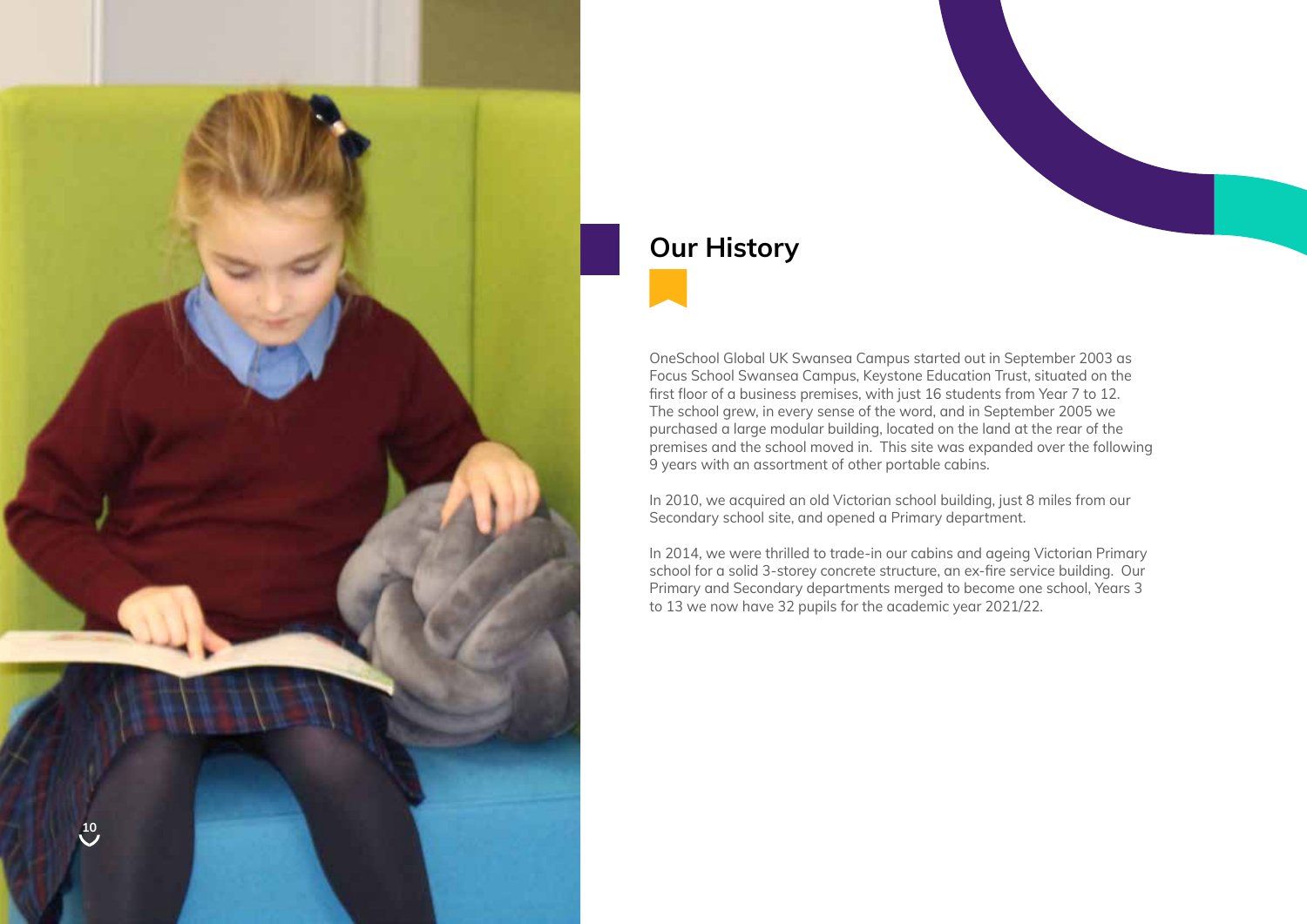## **The Global House System**

## **The Global House System is based around the ethos of inclusion and encouraging teamwork.**

It is designed to reward academic work, effort, sporting achievements and good citizenship. It is the role of the House System to embrace all students and provide a climate of success for all.

The Global House System consists of three houses each with an assigned colour as shown below. These houses are run globally throughout our affiliated schools, meaning that we can encourage teamwork with other regions, not just within our campus, thus enhancing our students' desire to strive for their best, due to a much wider area of healthy and constructive competition.

Each student is assigned to a House and will normally remain in that House for his/her duration at the campus. Many house events and competitions are run which link to learning and help foster both teamwork and self-directed learning skills. The Global House System encourages healthy participation in activities and is well supported by staff and student leaders.







## **Charitable Fundraising**

## **At Swansea Campus the whole community is committed to helping those less fortunate than ourselves.**

There is a strong, student-led culture for fundraising and charity at Swansea Campus. The majority of fundraising initiatives are student-led, with representatives from our student council coming up with ideas for school-wide events. Not only does each initiative raise hundreds of pounds for charity, but it also gives students valuable experience in organising and leadership skills.

#### Charitable donations made recently include:

- **C** Fairtrade
- **Adref (homeless charity)**
- **S** Kids Cancer Charity
- **O** Ty Hafan
- Guide Dogs for the Blind
- Wales Air Ambulance
- **Macmillan**
- Cancer Research UK
- **C** The Noah's Ark Appeal (Children's hospital)
- George Thomas Hospice
- Shoebox Appeal (Blythswood Charity)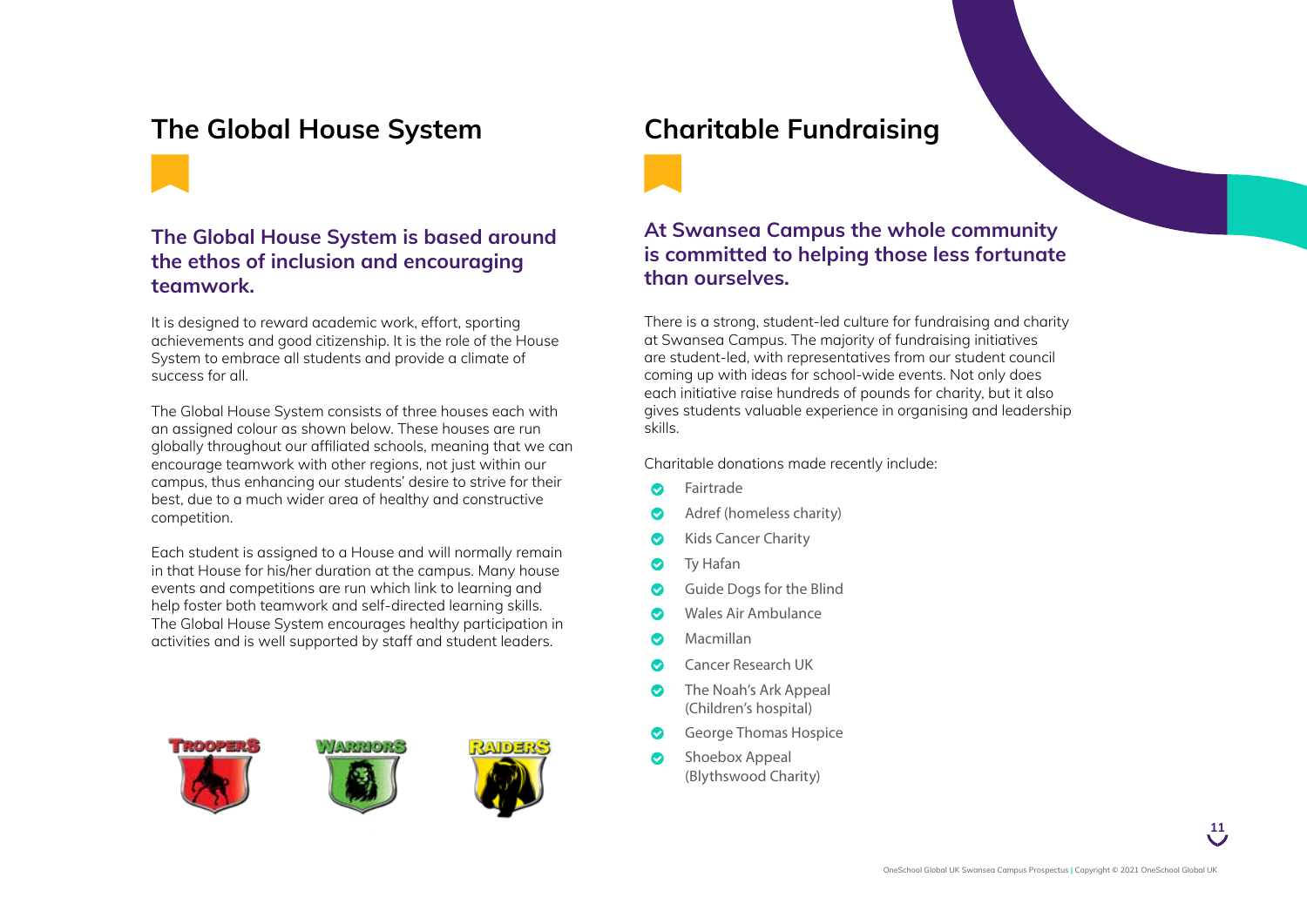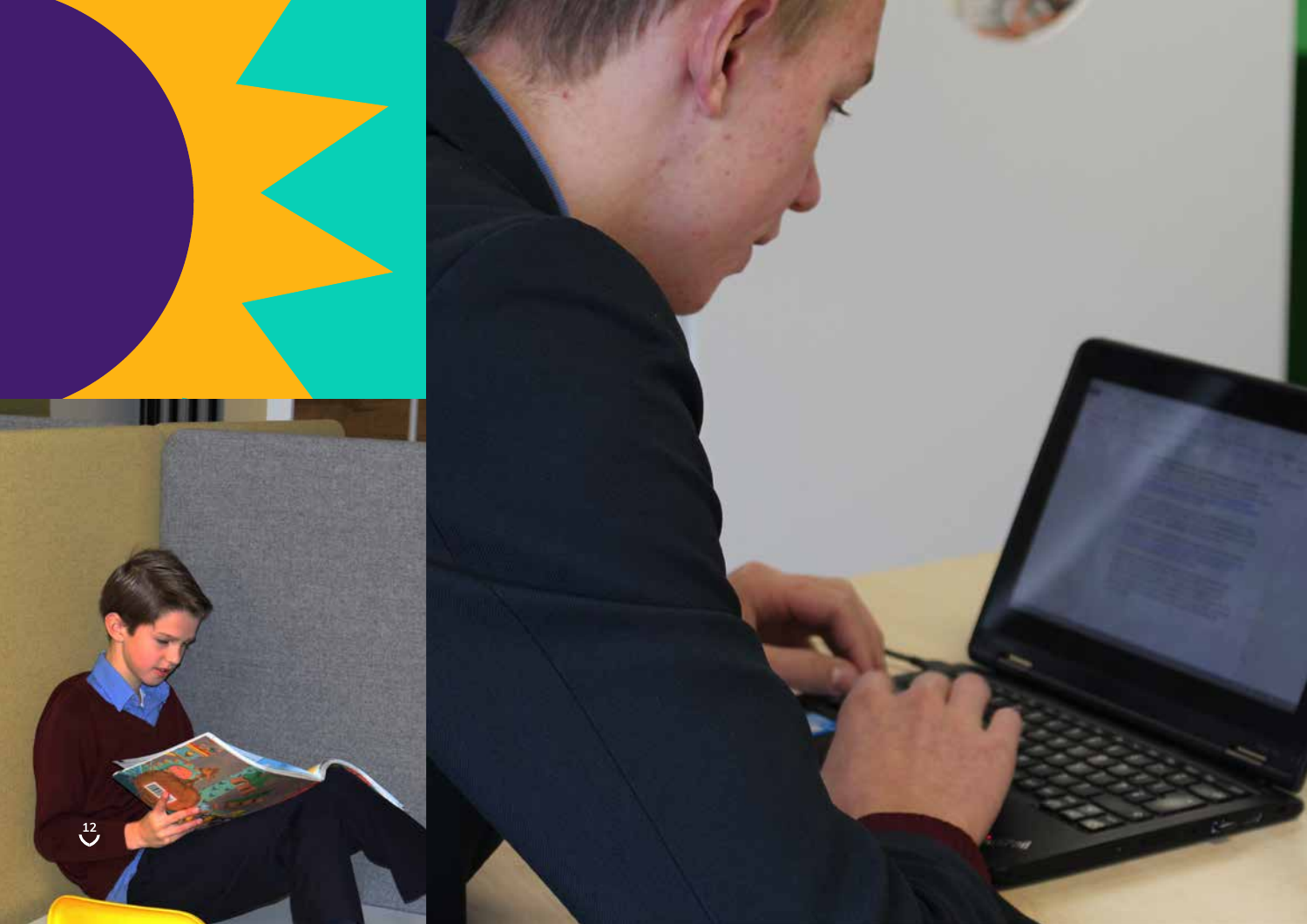



**"**

It was a real pleasure to teach at your school... your pupils were superb!

**"**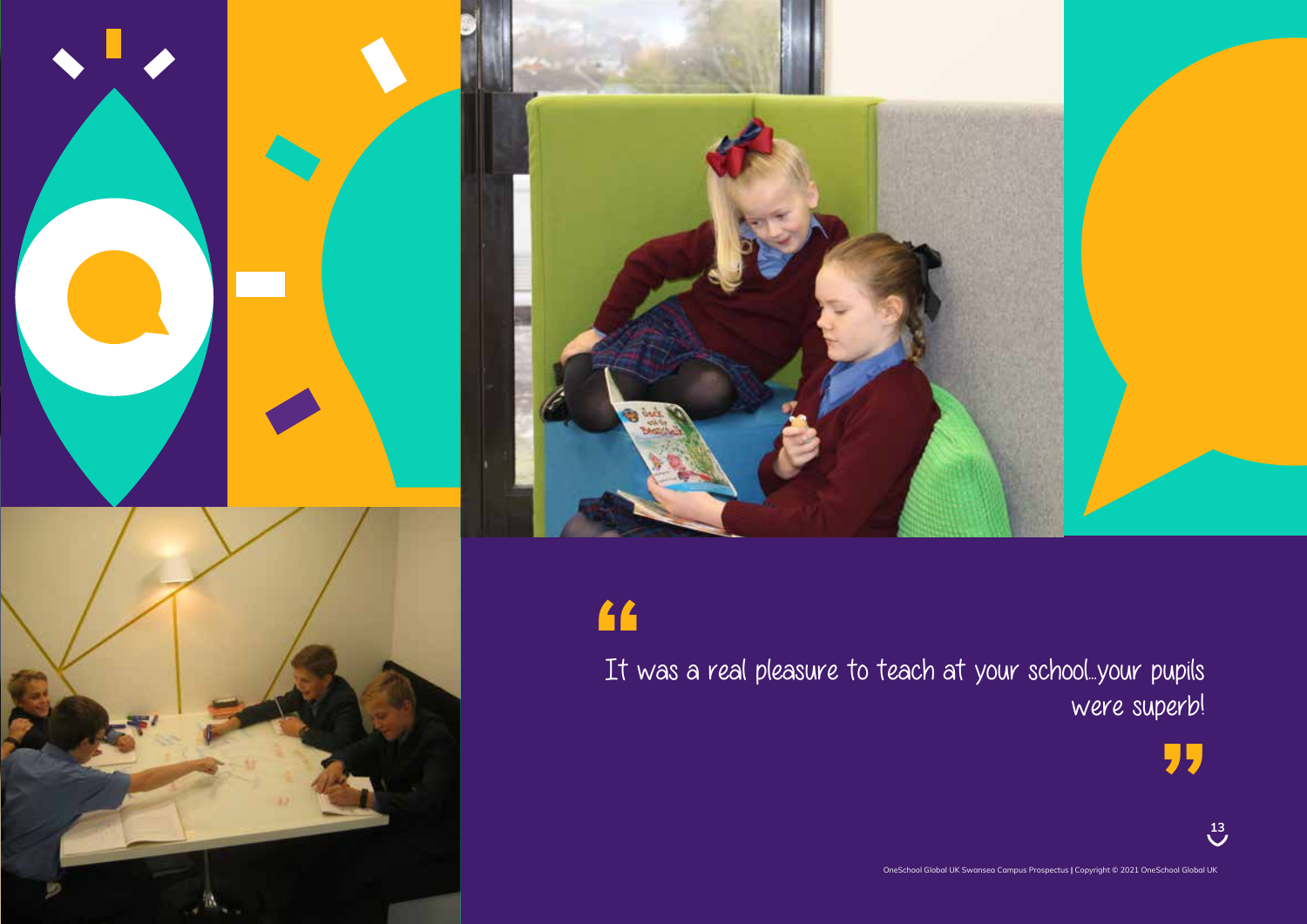## **Our Curriculum**



## **...wholly supports the School's ethos in promoting Christian values and provides a balance, ensuring students develop academically, aesthetically, morally and physically.**

Swansea Campus has adopted the Curriculum Policy developed by OneSchool Global UK. The curriculum is designed to ensure that every student can realise their potential. The curriculum is assignment-based, enabling the self-directed ambition of the organisation to be fulfilled. All students follow a personalised and challenging curriculum.

#### **Years 3-6**

Art Design & Technology English Geography History IT **Mathematics** MFL Music PSHE Physical Education Science

### **Years 7-8**

Art Citizenship Design & Technology English Geography History IT **Mathematics** MFL PSHE Physical Education Science

**14**

#### **Years 9-11**

Art, Craft & Design Citizenship Design & Technology **English** Food & Nutrition French Geography German History LAMDA **Mathematics** PSHE Physical Education Science

#### **Years 12-13**

All of our students progress to the sixth form and are offered a broad range of curriculum options designed to meet the abilities and aspirations of all our learners.

A Level qualifications are offered in Art & Design, Design & Technology, English, History, Geography, Mathematics, Accounts, Law,

Business Studies, French and German, Environmental Science and Global Perspectives alongside Cambridge Technical qualifications in IT, Digital & Creative Media and Business (Accounts or Marketing pathways) and a range of Level 2 qualifications.

Additional subjects include Physical Education and PSHE, while courses such as Chef Skills, LAMDA Speaking in Public, London Institute of Banking and Finance and Extended Project Qualifications are available to students

Digital technology, including Zoom and Canvas platforms enable campuses to collaborate with other schools for subject delivery which enables students to study subjects that would not normally be economically viable

The Careers Advantage Programme also adds a unique and high quality vocational element to our curriculum which supports all students in gaining a better understanding of their career pathway and progression routes helping to ensure they are life-ready on graduation from OneSchool Global UK and excited about embarking on future post graduate qualifications.

Extra-Curricular activities are a strength of our school. Our students have the opportunity to collaborate on extra-curricular projects and activities at campus and regional level. Recent highlights including our termly Choir Festival, annual Public Speaking Competition and inter campus debating opportunities. Our extra-curricular offer is a key part of our curriculum and an area of continuous growth and development for OSGUK.

OneSchool Global UK Swansea Campus Prospectus **|** Copyright © 2021 OneSchool Global UK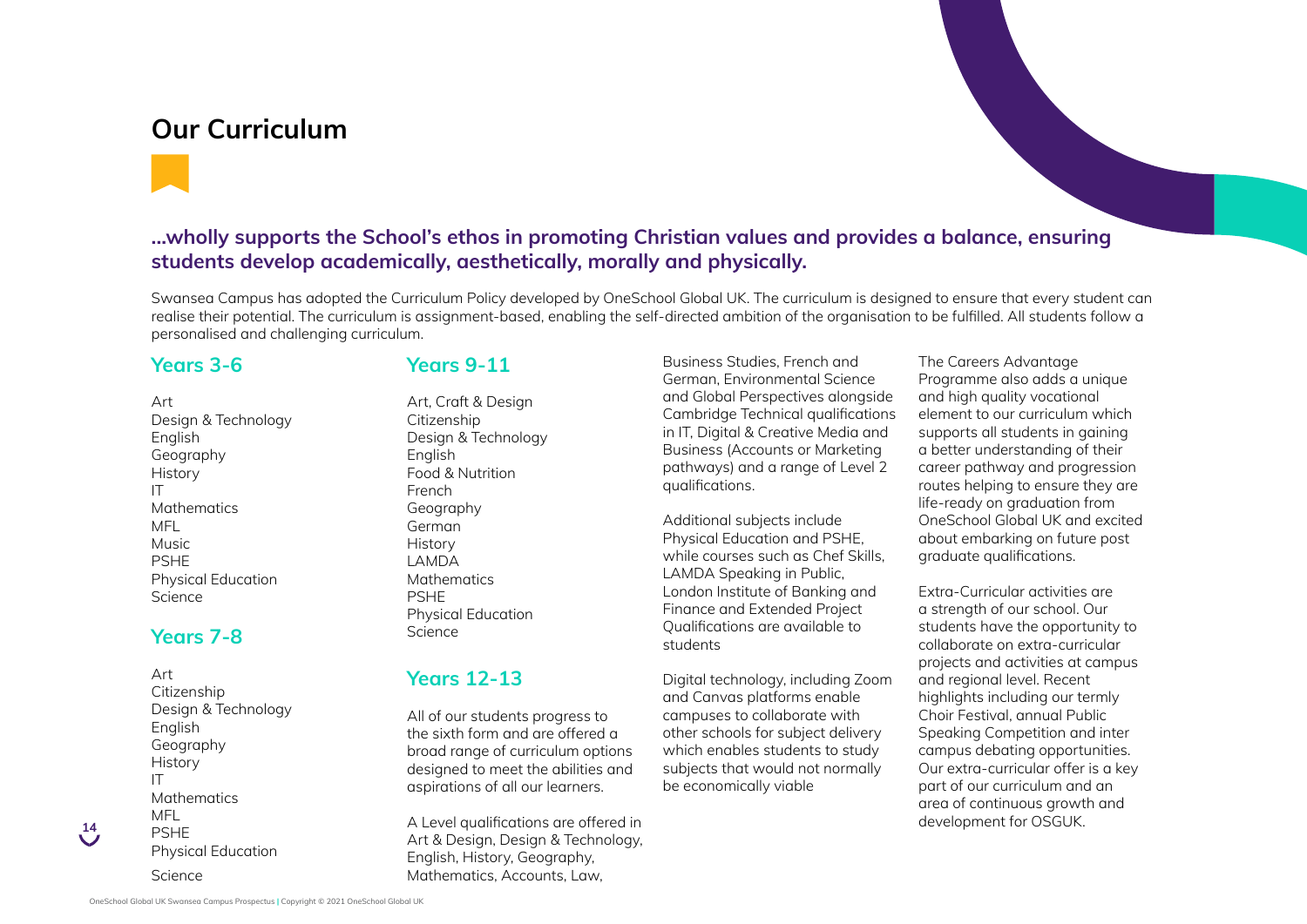## **OneSchool Global Awards**



The aim of the OneSchool Global Awards programme is to motivate students to achieve across a range of personal and academic qualities. It is a citation based reward system which acknowledges exemplary student behaviour in relation to our values and skills.

#### **The main focus for awarding a citation is based on OneSchool Global Values**

Integrity, Care & Compassion, Respect, Responsibility, Commitment.

#### **The value is demonstrated through a OneSchool Global Skill**

Academic Achievemnt, Leadership, Involvement in School Activities, Diligence, Management Skills.



Citations are key rewards within OneSchool Global and contribute to the achievement of Bronze, Silver, Gold and Platinum Awards.

The OSG Award is inextricably linked to the OSG House Cup. House Points and citations celebrate students who go above and beyond in living our OneSchool Global Values and can demonstrate progression in OneSchool Global Skills.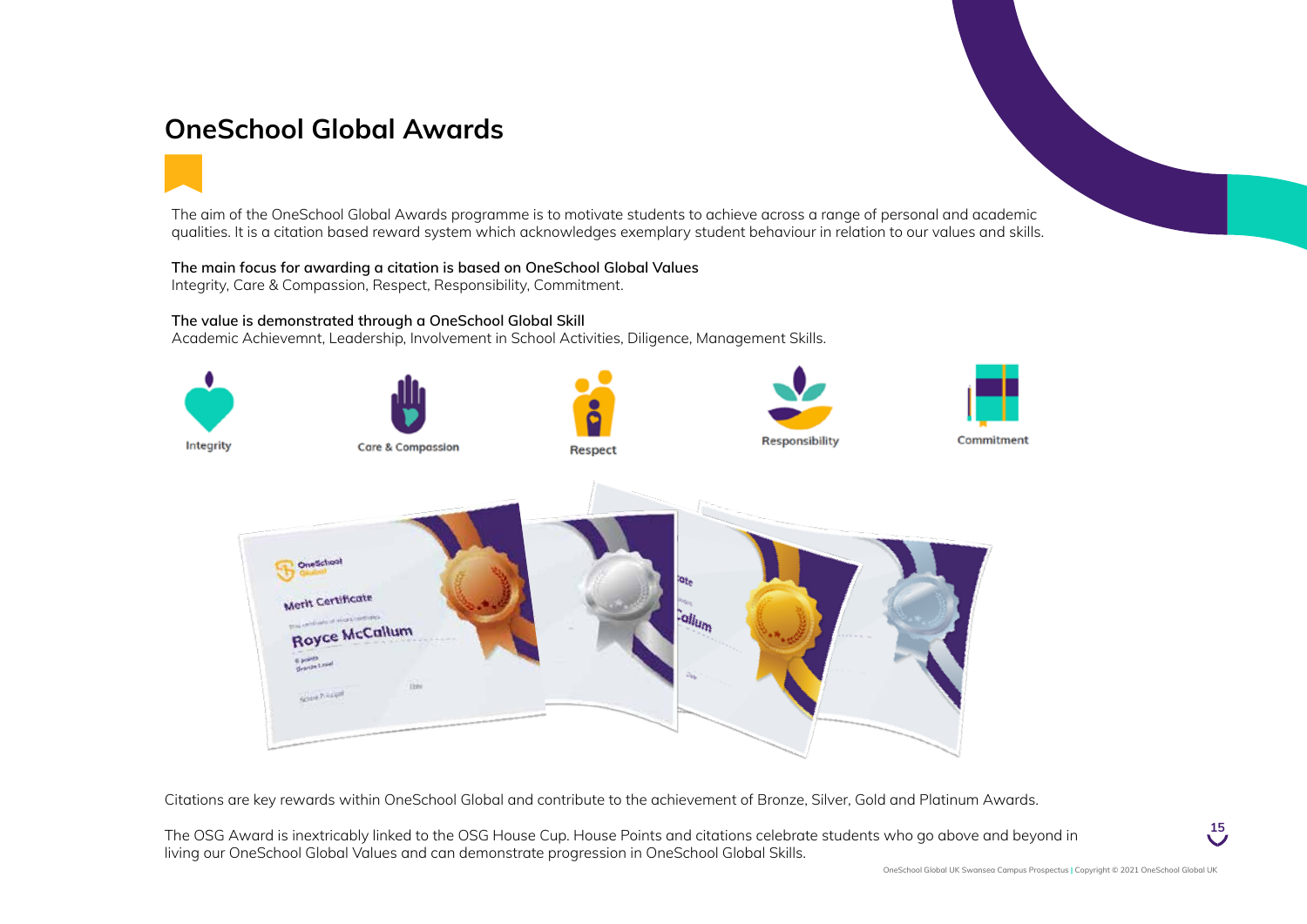

OneSchool Global UK Swansea Campus Prospectus **|** Copyright © 2021 OneSchool Global UK

## **Career Advancement Programme**

**Bridging the gap between school and work; OneSchool Global UK offer a unique career advancement plan to all our students and this is proven to prepare them for the world of work:**

#### **What is CAP?**

The Career Advantage Programme (CAP) provides all students with the opportunity to gain the skills and aptitude to achieve rapid success in their post-school careers.

The CAP does this by:

- Providing Career Fundamentals and Business Foundations courses offered to all students in Year 12 and 13
- Analysing the capability of each student professionally to ensure the student can effectively complete the courses
- Sponsorship for students to carry out extra-curricular studies in the last two years of school.

#### **The CAP curriculum**

All students in Year 12 complete a Careers Fundamentals course which is a global standard for employers. For CAP students, the diploma-type courses provide a theoretical and academic rigour which underpins the students' academic programme and the career skills-based study provides practical, real-world approaches to learning and helps them to develop skills and competencies required for lifelong learning.

Visit the website to find out more https://www.oneschoolglobal.com/cap[/](http://cap.focus-school.com/)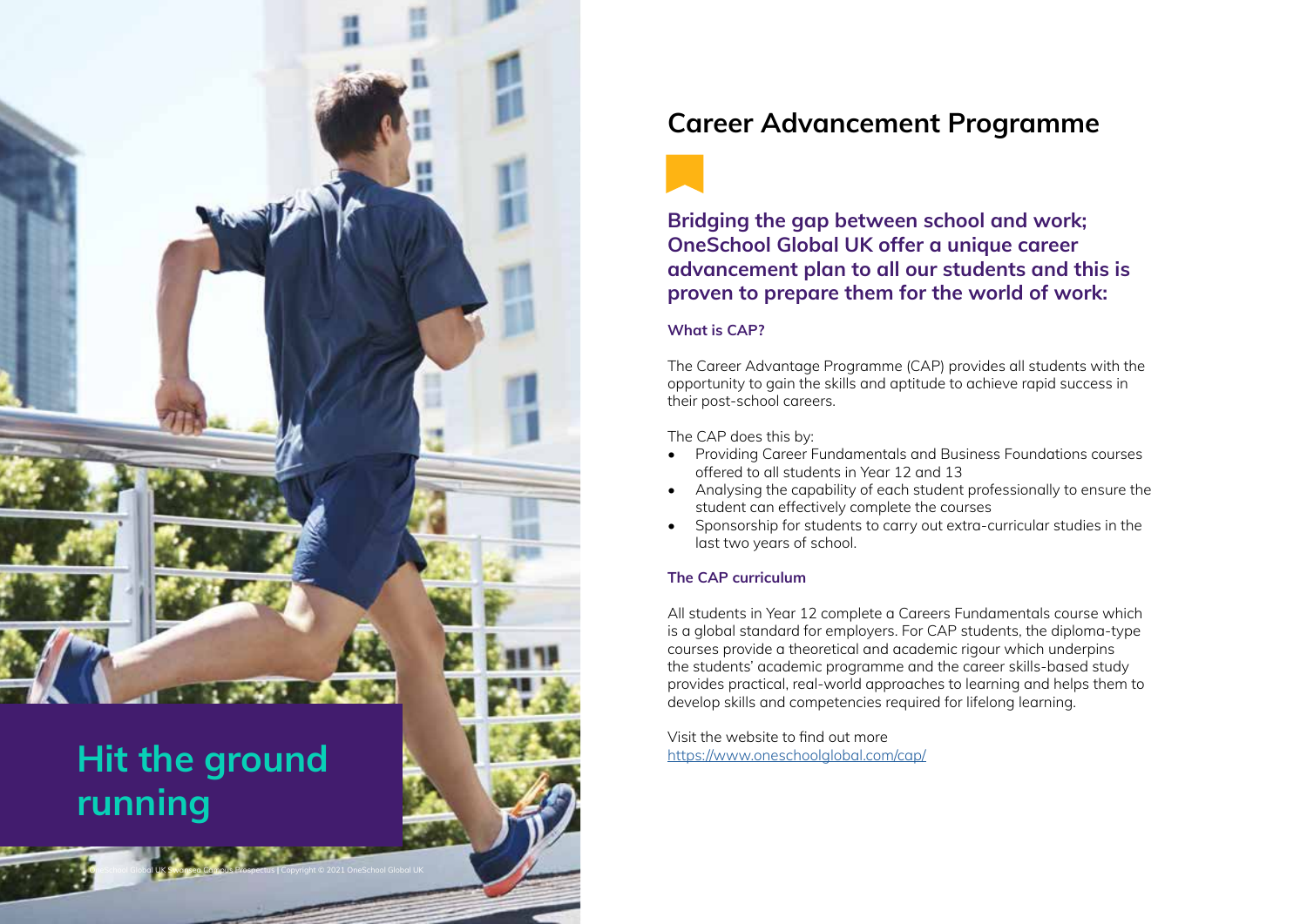## **Beyond the classroom**



#### **Why is CAP Important?**

There is an increasing awareness globally that high school studies alone are not adequately preparing students for the modern workforce. The Career Advantage Programme is aimed at equipping our children with the necessary skills to bring positive benefits to our businesses from day one.

#### **Important for students:**

- **O** improving their employment opportunities
- $\bullet$  improving the potential of earning a higher income on graduation
- **e** empowering rapid progress along their career path

#### **Important for businesses:**

- $\bullet$  higher value employees that are useful from day one
- $\bullet$  employees with an established work ethic; self-starters, self-finishers, self-motivators
- $\bullet$  employees that understand the value of study and training

"Cap is a win-win concept for employers and employees alike. When employing young people, readiness for the 'real world' of work is one of the biggest challenges. With Cap a business has invested in a student and the student has completed 100 hours of paid work experience per year. This means the work experience is taken seriously and is long enough for the student to do real work in a number of meaningful roles. The result is a student with a much better idea of what career choices they may wish to pursue and greater focus as a result. The benefits of this to employers quickly become evident, as school-leavers enter the workplace ready to hit the ground running."

**- Business Owner**

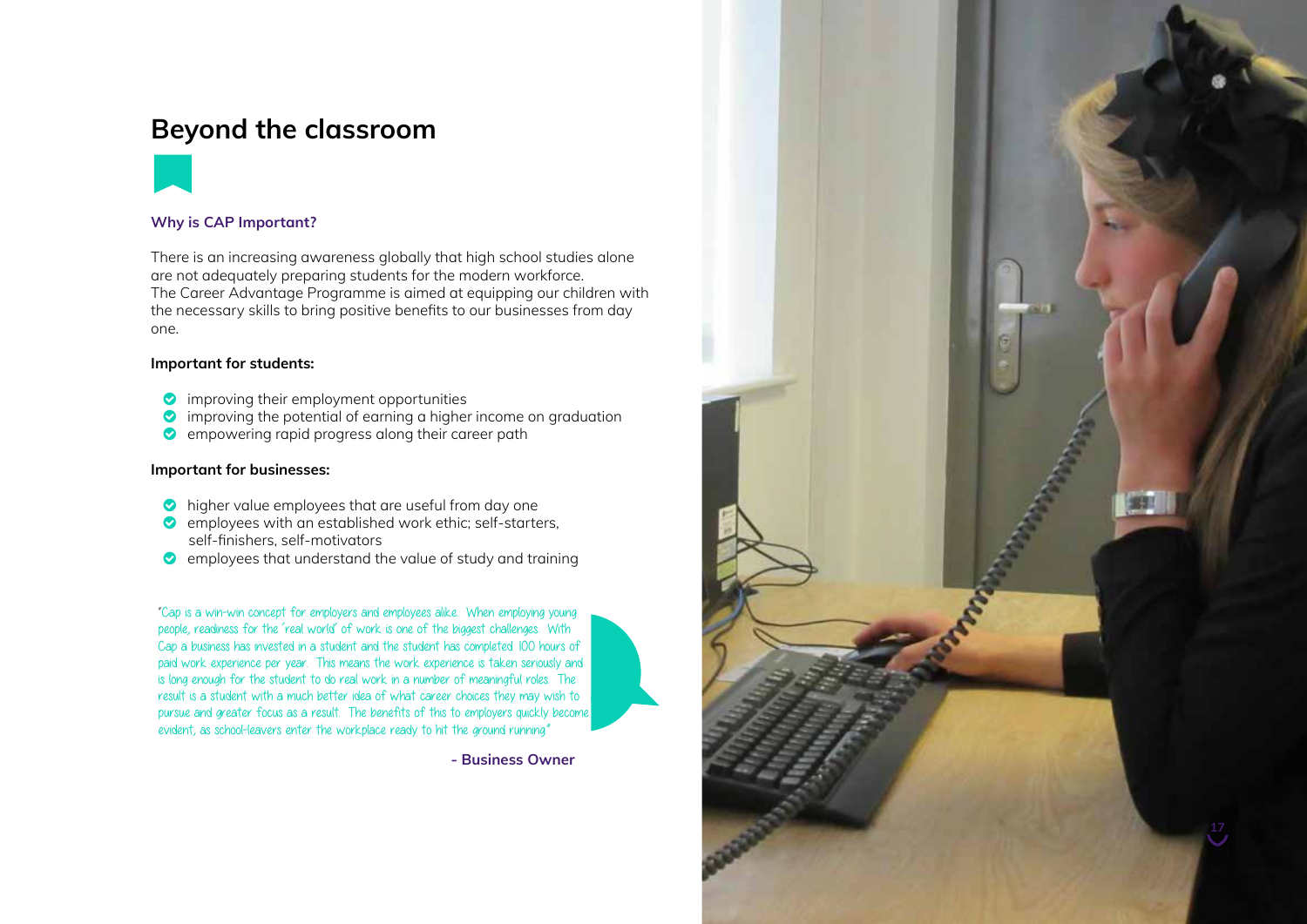## **Policies and Documents**

Swansea Campus is committed to the safeguarding and protection of its students in line with national guidance.. We endeavour to provide a safe and welcoming environment where all children are safe, respected and valued, as well as being underpinned by the following two key principles:

- A child-centred approach; for services to be effective they should be based on a clear understanding of the needs and views of children.
- Everyone employed and who comes into contact with children at Swansea Campus has a responsibility in relation to safeguarding.

At Swansea Campus we listen to students and maintain a child-centred approach to Safeguarding and Child Protection. We provide a safe environment for students both under and over 18, especially those who are considered vulnerable. All of our Policies are available upon request from our school office or via email: swanse[a@uk.oneschoolglobal.com](mailto:%20Hindhead%40uk.oneschoolglobal.com?subject=)

| Administration of Medicines Policy | Learning Support (SEND) Policy<br><b>EAL Policy</b> |                                        |  |
|------------------------------------|-----------------------------------------------------|----------------------------------------|--|
| <b>Admissions Policy</b>           | <b>Equal Opportunities Policy</b>                   | <b>Risk Assessment Policy</b>          |  |
| Anti-Bullying Policy               | <b>Exclusions Policy</b>                            | <b>RSE Policy</b>                      |  |
| Behaviour Management Policy        | Fire Safety (Prevention) Policy                     | Safequarding & Child Protection Policy |  |
| <b>Complaints Procedure</b>        | First Aid Policy                                    | Safer Recruitment Policy               |  |
| Curriculum Policy                  | Health & Safety Policy                              | Supervision of Students Policy         |  |

Additionally, the particulars of the arrangements for promoting student health and safety on educational trips and visits are available from the school office on request.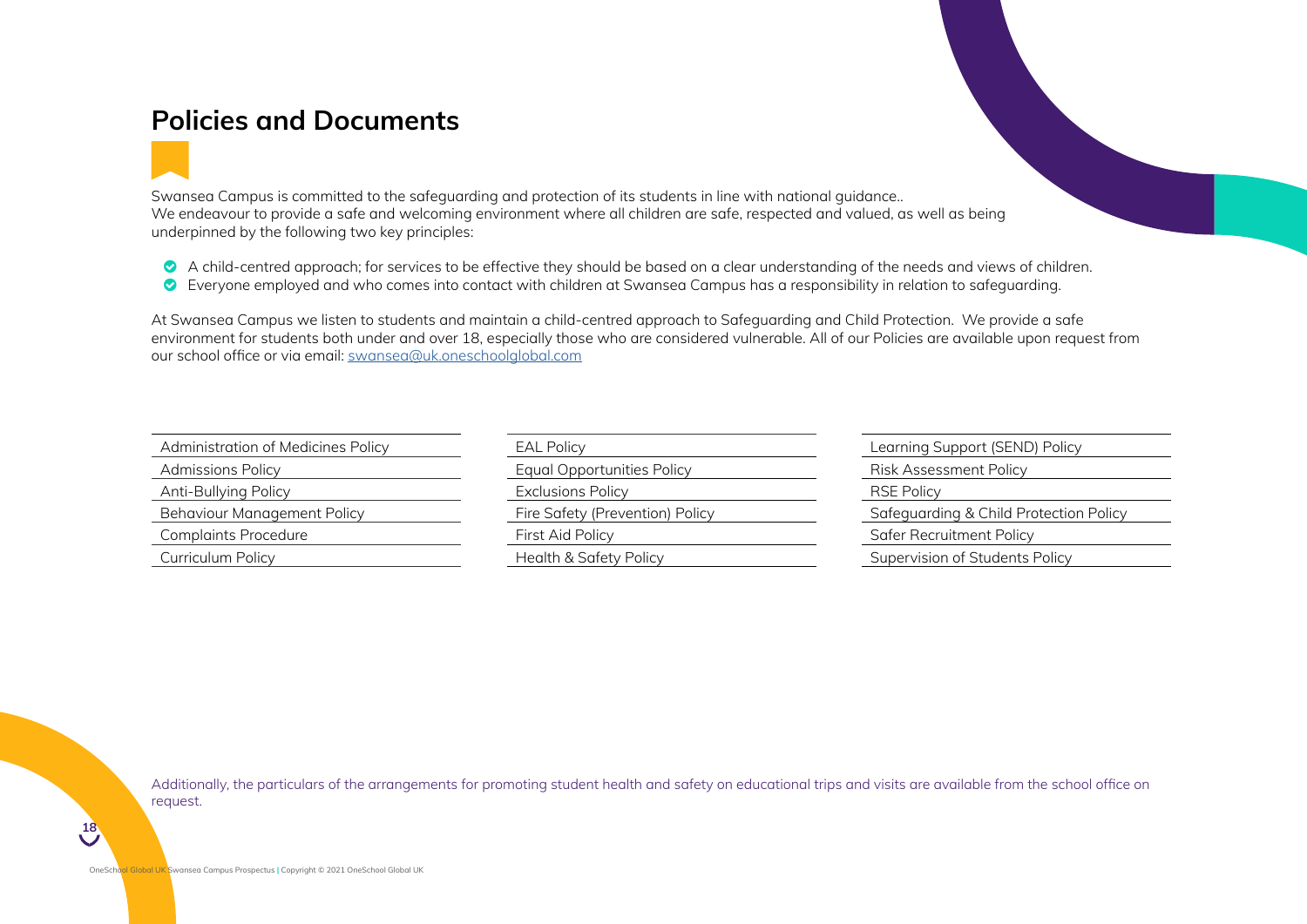## **Teachers and Staffing**

All OneSchool Global UK Swansea Campus teachers hold qualifications applicable to their post. In the absence of qualifications in some practical subjects previous experience will be considered if applicable. All staff, governors, trustees and volunteers have been subject to regulatory safer recruitment checks.

| <b>Name</b>                | <b>Assigned Responsibilities</b>                                         | <b>Qualifications</b>                                                                                      | <b>Name</b>                 | <b>Assigned Responsibilities</b>                                                                              | <b>Qualifications</b>                                                                                                                           |
|----------------------------|--------------------------------------------------------------------------|------------------------------------------------------------------------------------------------------------|-----------------------------|---------------------------------------------------------------------------------------------------------------|-------------------------------------------------------------------------------------------------------------------------------------------------|
| <b>Eleanor Bates</b>       | KS3 Lead<br>English<br>History<br>LAMDA<br>Literacy Strategy Coordinator | <b>BA Hons Ancient</b><br>History<br>PGCE                                                                  | Neil Howe<br>Paul Piontecki | National cover for History/<br>Geography/English/Citizenship                                                  | Associate of The Higher<br><b>Education Academy</b><br><b>PGCE</b><br>Doctor of Philosophy<br><b>MA Historical Studies</b><br><b>BA History</b> |
| David Brook                | <b>District Principal</b>                                                | <b>BA Hons English, PGCE</b>                                                                               |                             |                                                                                                               | Electrician Mechanical                                                                                                                          |
| David Cheval               | Chemistry Teacher                                                        | <b>BSc Chemistry, PGCE</b>                                                                                 |                             | Premises Manager                                                                                              |                                                                                                                                                 |
| Elizabeth Dainty           | English Teacher                                                          | <b>BA English Language</b><br>PGCE                                                                         |                             |                                                                                                               | <b>Site Safety Plus</b><br>First Aid at Work                                                                                                    |
| <b>Callum Dainty</b>       | KS2 Lead<br>Primary Lead                                                 | <b>BA Hons Primary</b><br><b>Education Studies</b><br>PGCE                                                 | Andrew Portsmouth           | <b>Assistant Campus Principal</b><br>DSL - Safeguarding                                                       | <b>EITB Certificate</b><br><b>BSc Hons Physics with</b><br>Laser                                                                                |
| <b>Hilary Davies</b>       | <b>School Administrator</b>                                              | <b>BSc Hons Psychology</b><br><b>BTEC Business &amp; Finance</b><br>Prince 2, MSP<br><b>NQT Management</b> |                             | KS4 Lead<br>A-level Physics<br>Science<br>Digital Mastery Champion- incl.<br>Lead on ICT & Canvas maintenance | PGCE                                                                                                                                            |
| KS5 Lead<br>Vaughan Davies | Science; Geography; PSHE;<br>Citizenship;<br>EPQ Coordinator             | BSc Hons Sport &<br>Exercise<br>Sciences<br>PE PGCE                                                        |                             | NQT Coordinator                                                                                               |                                                                                                                                                 |
|                            |                                                                          |                                                                                                            | Anita Reulier-Davies        | French<br><b>Food Studies</b>                                                                                 | Degree in Business<br>French (GTP)                                                                                                              |
|                            | Physical Education Lead<br><b>CAP Coordinator</b>                        |                                                                                                            | Angharad Thomas             | <b>Assistant Campus Principal</b><br>DDSL - Safeguarding                                                      | <b>BA Econ</b><br>PGCE                                                                                                                          |
| Sarah Fyans                | Art<br>Design Technology<br>Citizenship                                  | <b>BSc Product Design</b><br><b>PGCE</b>                                                                   |                             | Maths; Physical Education<br>Numeracy Coordinator<br><b>Assistant Learning Support</b><br>Coordinator         |                                                                                                                                                 |
| Sallyanne Greenslade       | Campus Principal<br>DDSL - Safeguarding<br><b>NCL Accounts</b>           | <b>NPOSL</b><br><b>BEd (Hons) Business</b><br><b>KSPD</b>                                                  |                             | Health & Safety Lead<br>Teaching & Learning Lead Yrs. 3-13<br>Estyn Peer Inspector                            |                                                                                                                                                 |
| <b>Beth Grey</b>           | <b>HTLA</b>                                                              | AAT<br><b>NNEB Nursery Nursing,</b>                                                                        | Sharon Wells                | School Administrator<br>Exam administration                                                                   |                                                                                                                                                 |
|                            |                                                                          | Oral Skills Nursery<br>Nursing, Speech &<br>Language Support                                               | Debra Wood                  | Maths Teacher                                                                                                 | <b>BSc Education Maths</b><br>and Science with OTS                                                                                              |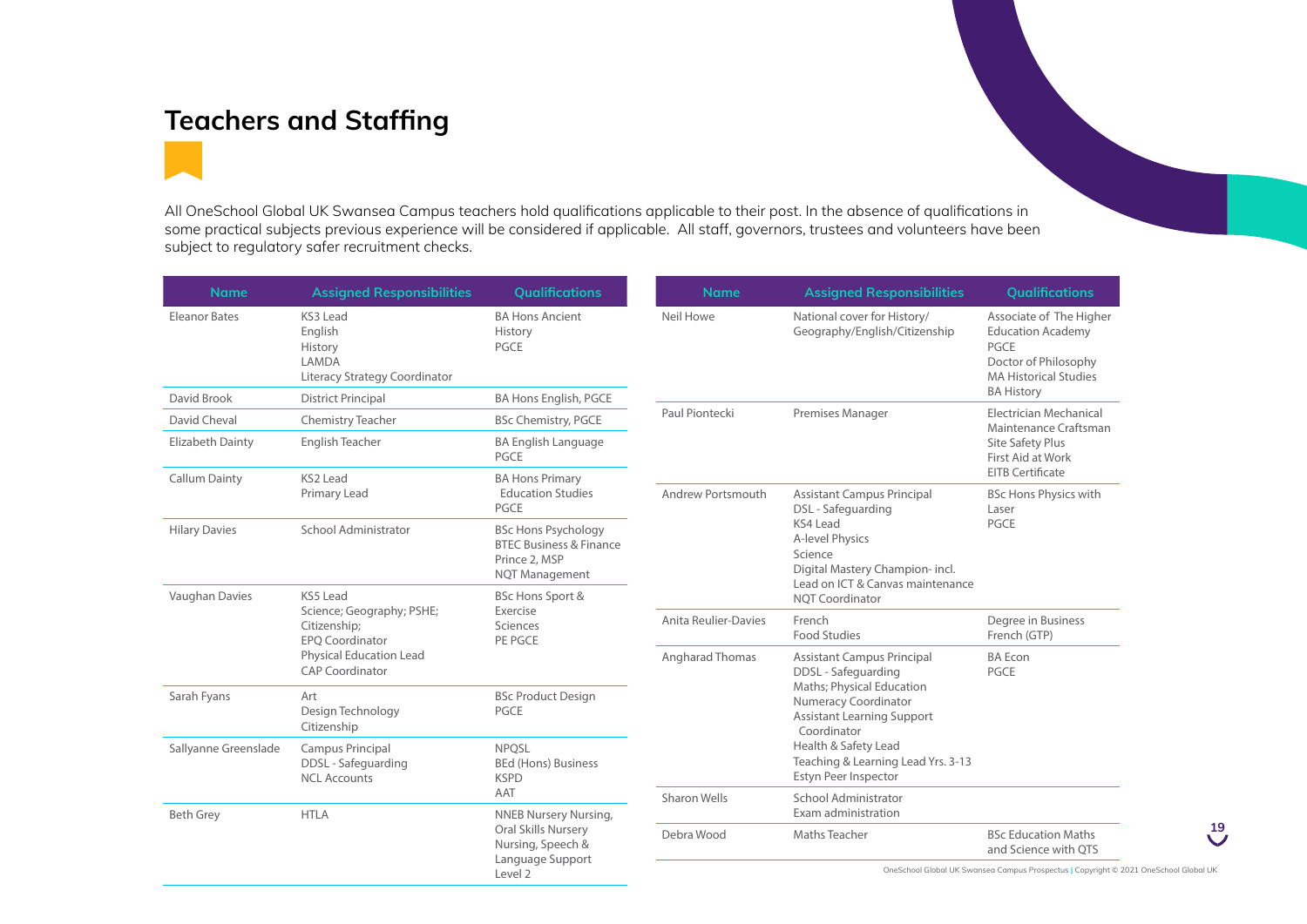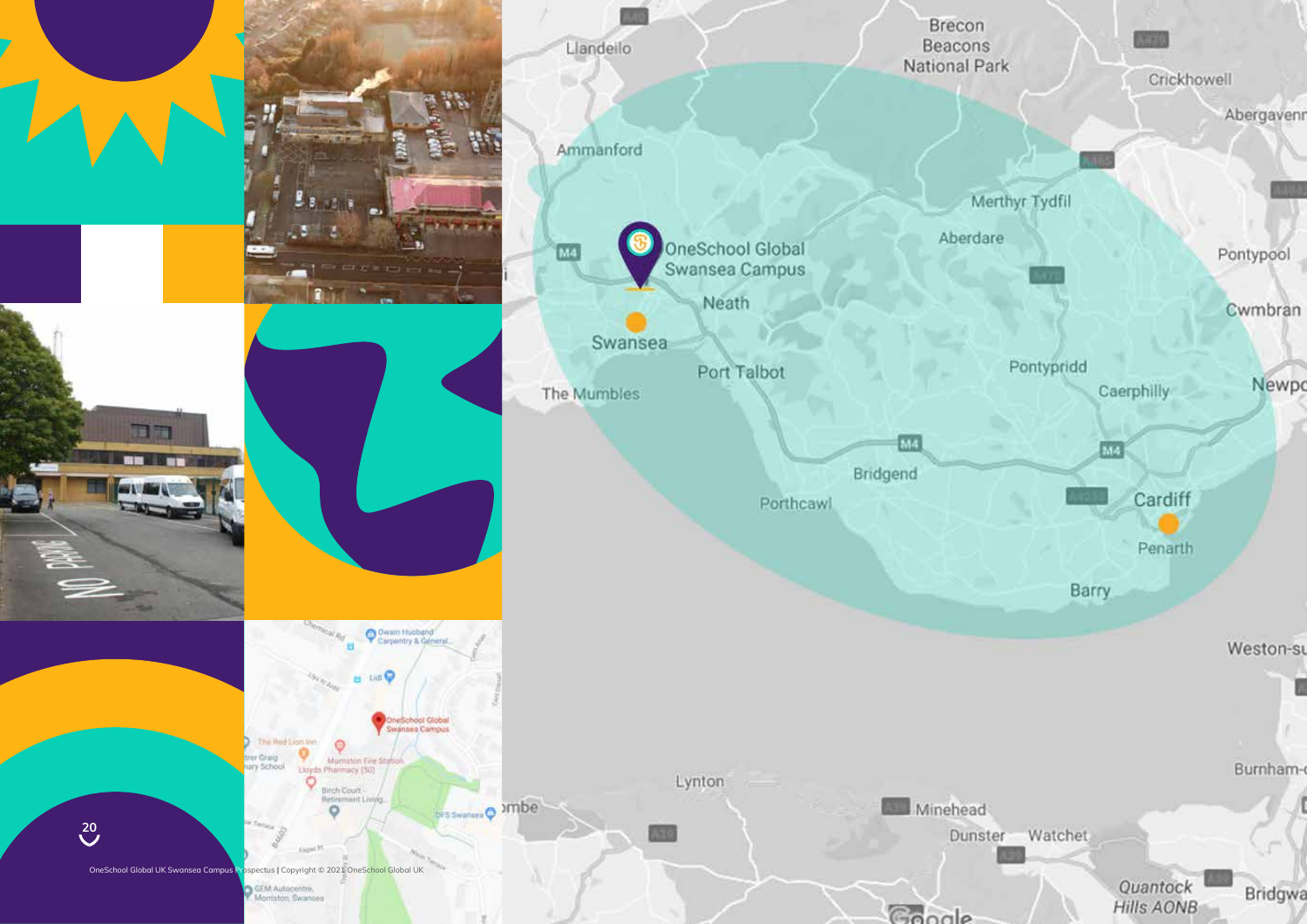## **School Information**



### **OneSchool Global UK Swansea Campus**

Sway Road, Morriston, Swansea, SA6 6JA

**C** Tel: 01792 581221

 [swansea@uk.oneschoolglobal.com](mailto:swansea%40uk.oneschoolglobal.com?subject=) **S** one[schoolglobal.com/](https://www.oneschoolglobal.com/campus/united-kingdom/swansea)swansea

Monday to Friday 08:45 - 15:00

#### Proprietor: **OneSchool Global UK**

| OSG UK No:                           | 614      |
|--------------------------------------|----------|
| Examination Centre No. 68888         |          |
| Charity No:                          | 1181301  |
| $\mathsf{D}\mathsf{f}\mathsf{F}$ No: | 670/6023 |

#### **Complaints and Exclusions (2020-2021)**:

There were no complaints or exclusions during this academic year 2020-2021.

| CA Team                                                                                                     | Mr Clive Marsh - Lead CA<br>Mr Alex Nunn<br>Mr Eddie Swanson<br>Mr David Gardiner                               |
|-------------------------------------------------------------------------------------------------------------|-----------------------------------------------------------------------------------------------------------------|
| <b>District Principal</b><br><b>Campus Principal</b>                                                        | Mr David Brook<br>Mrs Sallyanne Greenslade                                                                      |
| OSG UK<br>Representatives                                                                                   | Mr Guy Knappett<br>Mrs Caroline Gray                                                                            |
| <b>Holiday/Out of Hours</b><br>Contact                                                                      | Angharad Thomas Tel: 07743 712250<br>email:<br>angharad.thomas@uk.oneschoolglobal.com                           |
| Correspondence<br>for the Chair of the<br>Trustees should be<br>addressed to the<br><b>Principal Office</b> | Mr Guy Knappett<br>OneSchool Global UK Swansea Campus<br>Exchange Place<br>Poseidon Way<br>Warwick<br>CV364 6BY |

For further information and the school calendar please visit our website: **on[eschoolglobal.com](https://www.oneschoolglobal.com/campus/united-kingdom/swansea)/swansea** Visit the OneSchool Global UK website: [www.oneschoolglobal.com](https://www.oneschoolglobal.com/)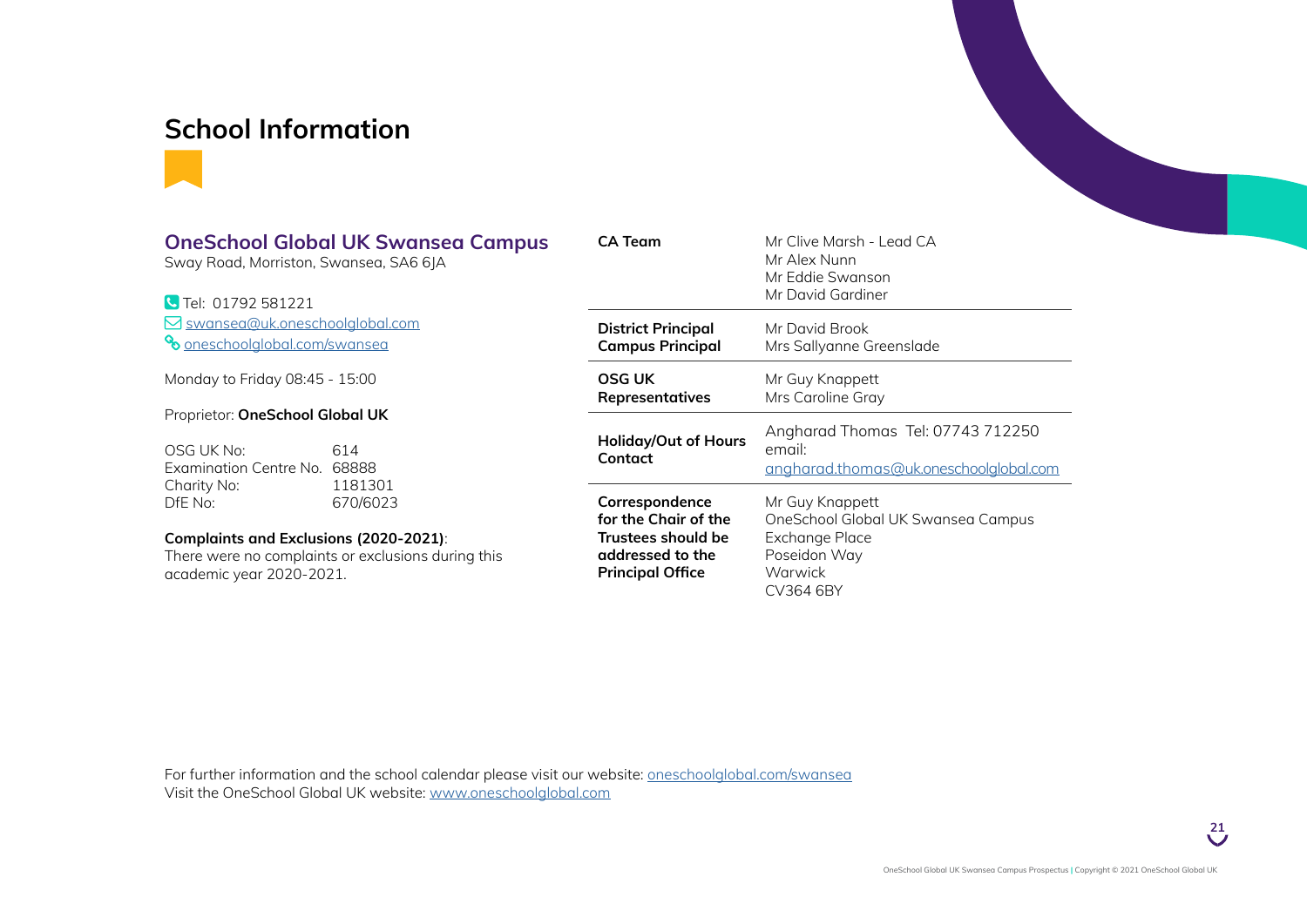The same of the same of the same of the same of the same of the same of the same of the same of the same of the same of the same of the same of the same of the same of the same of the same of the same of the same of the sa It's a fab place to work and I look forward to coming here every day. The old saying 'Choose a job you love and you'll never work a day in your whole life' is never truer than here as it's a complete privilege to contribute in an environment like this one.

Teacher

I find that my children are engaged with learning and enthused about school.

Parent

Our school is very unique from other schools in the area as it has taken on the concept of self-directed learning. As a result it has an outstanding culture of excellence and an unparalleled work ethic.

**Student** 

# ethic. |<br>|<br>|-<br>|-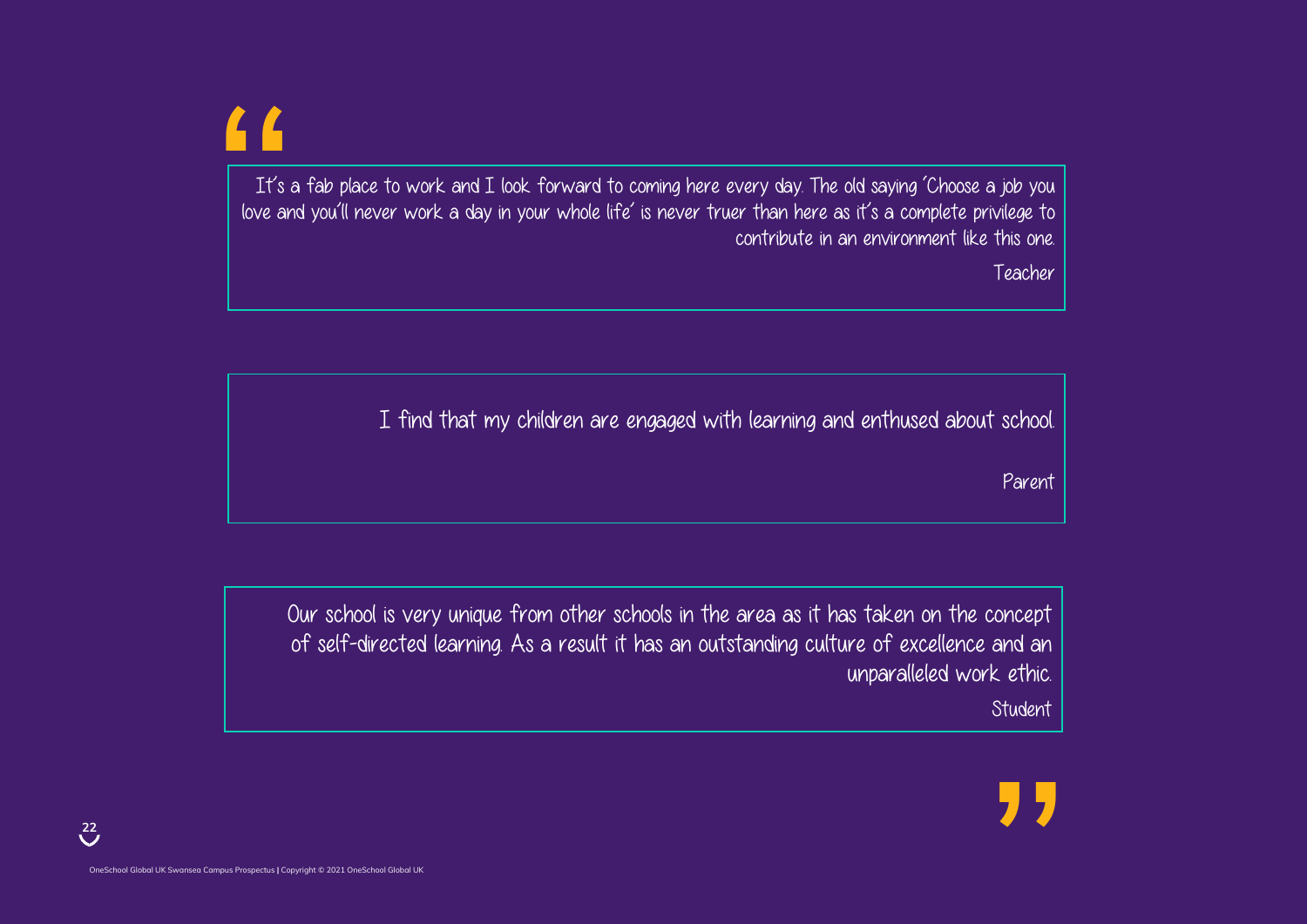